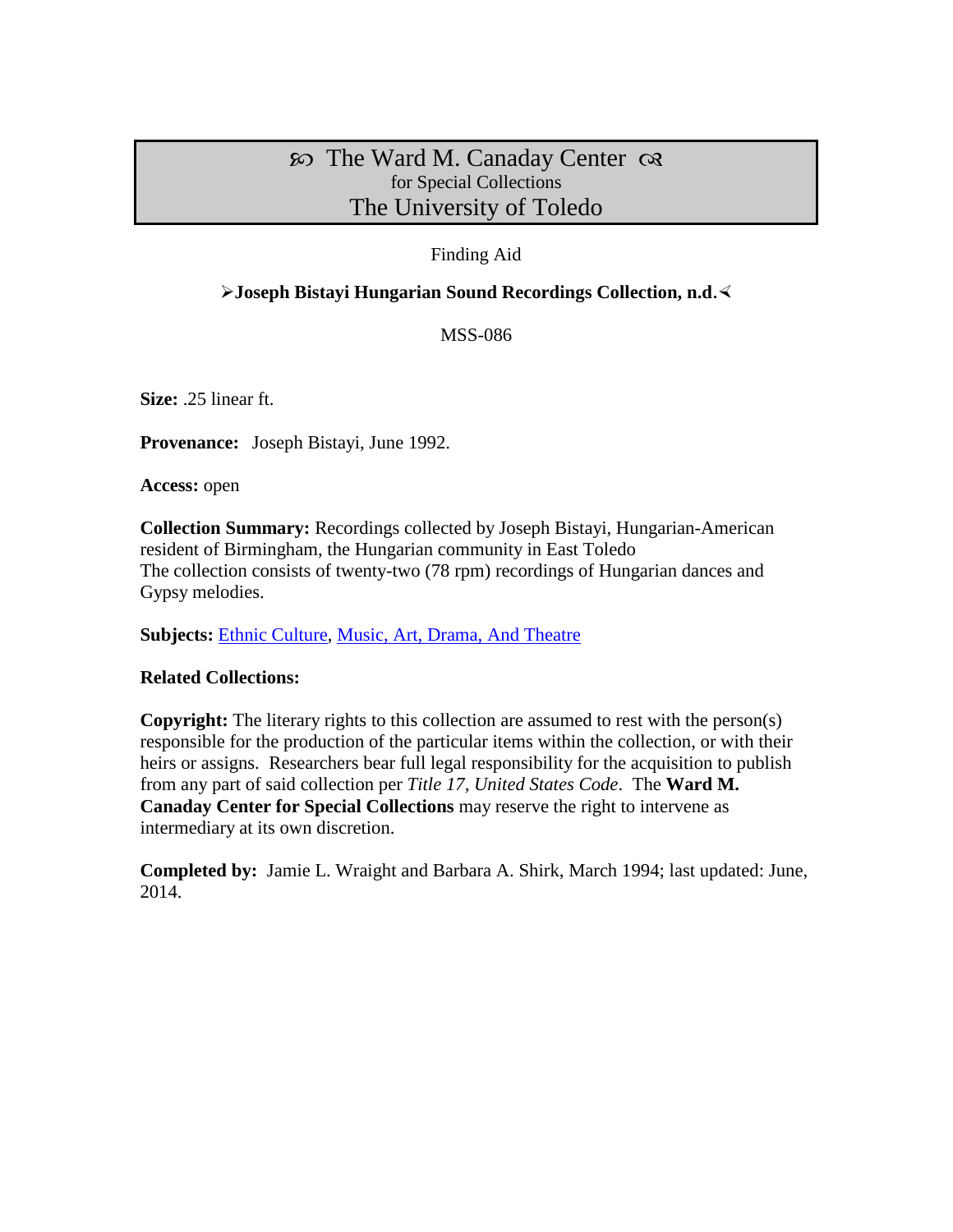#### **Introduction**

The Joseph Bistayi Hungarian Sound Recordings Collection consists of twentytwo (78 rpm) recordings of Hungarian dances and Gypsy melodies.

The recordings were donated to The Ward M. Canaday Center by Mr. Joseph Bistayi, through Dr. Richard Perry, in connection with the Center's Marge Perry collection of Hungarian materials.

Mr. Bistayi is of Hungarian heritage and grew up in Toledo's Hungarian community of Birmingham where he still resides. Because of their love for Hungarian music, Mr. Bistayi and his wife collected these recordings through the years.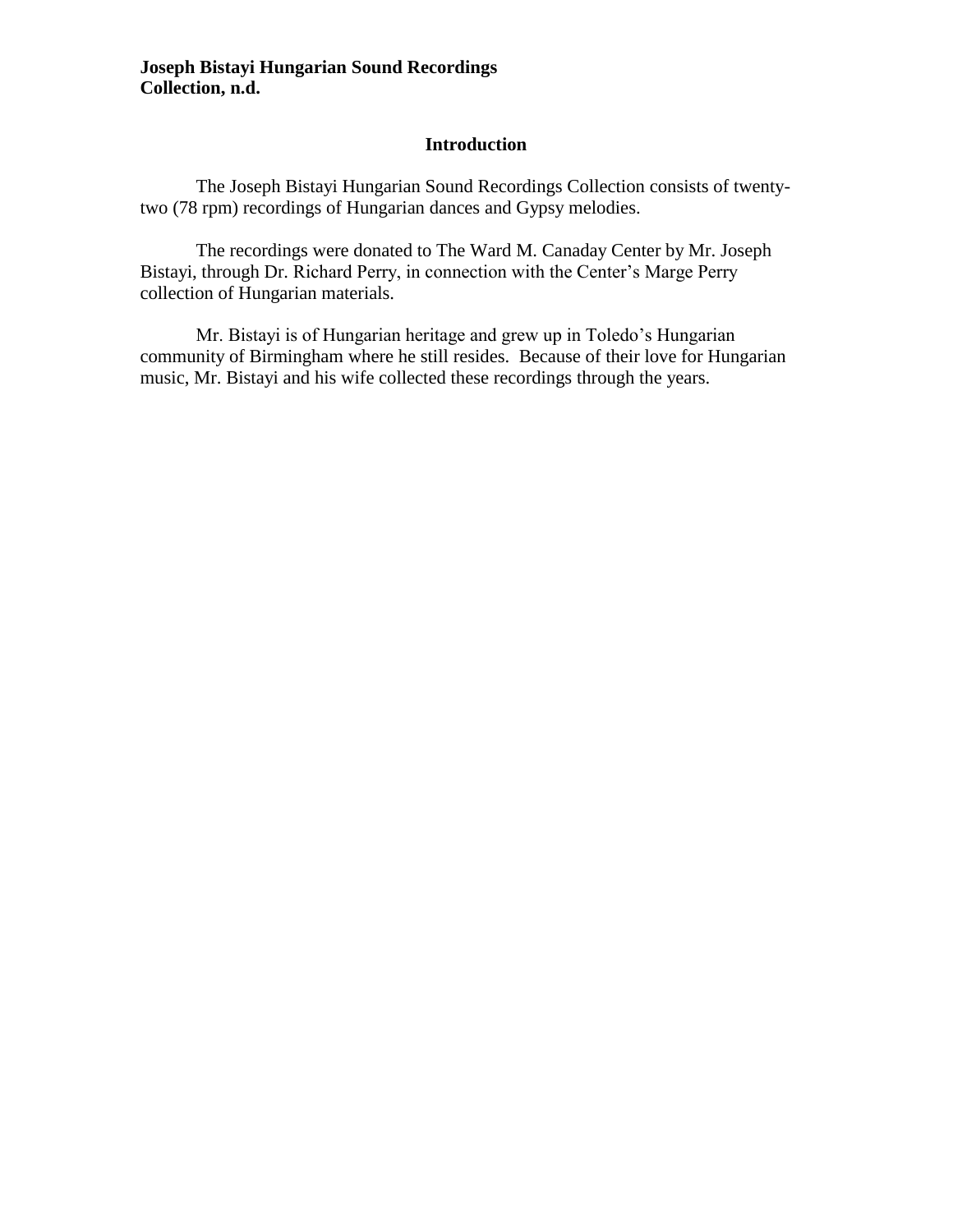## **Folder List**

| <b>Box</b>   | Folder         |         | <b>Arrangement</b>                                                                                        |
|--------------|----------------|---------|-----------------------------------------------------------------------------------------------------------|
|              |                |         |                                                                                                           |
| $\mathbf{1}$ | 1              | Side A  | Barsony Lajos enekel kiseri. Egyszer Voltam Derecsken, (I Was<br>Once in Derecske/Csardas, [n.d.] 78 rpm. |
|              |                |         | [Recording cracked--discarded 10/14/96]                                                                   |
|              |                |         |                                                                                                           |
|              | 1              | Side B  | Semsey, L. Szol A Tilinko (Listen to the Flute)/Csardas, [n.d.] 78                                        |
|              |                |         | rpm.                                                                                                      |
|              |                |         | [Recording cracked--discarded 10/14/96]                                                                   |
|              | $\overline{2}$ | Side A  | Brahms. Hungarian Dance No. 5/Boston "Pops" Orchestra--Camden                                             |
|              |                |         | N.J.: [n.d.] RCA Victor, 78 rpm.                                                                          |
|              |                |         |                                                                                                           |
|              | $\overline{2}$ | Side B  | . Hungarian Dance No. 6/Boston "Pops" Orchestra. --                                                       |
|              |                |         | Camden, N.J.: RCA Victor [n.d.], 78 rpm                                                                   |
|              |                |         |                                                                                                           |
|              | 3              | Side A  | Dance Csardases. Ohazai-Tanccardasok/Szimsak Andras                                                       |
|              |                |         | Ciganyzenekara (Stolc Imre radiomusorabol)--New York:                                                     |
|              |                |         | Continental Records, [n.d.] 78 rpm.                                                                       |
|              | 3              | Side B  | Csardases. Tiszamenti Csardasok/Szimcsak Andras Ciganyzenekara                                            |
|              |                |         | (Stolc Imre radiomusorabol)-- New York: Continenta, l Records,                                            |
|              |                |         | [n.d.] $78$ rpm.                                                                                          |
|              |                |         |                                                                                                           |
|              | $\overline{4}$ | Side A  | Korcsmarosne Nekem [illegible]: Baritone Solo/Frater [illegible]--                                        |
|              |                |         | Columbia Records, [n.d.] 78 rpm.                                                                          |
|              |                |         |                                                                                                           |
|              | $\overline{4}$ | Side B  | [Record label illegible] 78 rpm.                                                                          |
|              | 5              | Side A  | Vecsernyere Szol A Harnag (The Bell Calls For)/Ivan Deszo                                                 |
|              |                |         | enekel kiseri bagi Kovacs Ferko es ciganyzenekara--Csardas Phono                                          |
|              |                |         | Co., [n.d.] 78 rpm.                                                                                       |
|              |                |         |                                                                                                           |
|              | $\overline{5}$ | Side B  | Tancesardasok Csardas Phono Co., [n.d.] 78 rpm.                                                           |
|              |                |         |                                                                                                           |
|              |                |         | Album - Hungarian Gypsy Melodies, Vol. 2                                                                  |
|              |                |         |                                                                                                           |
|              | 6              | Disc 1, | Semsey, L. <u>I Wish I Could Be A Child Again-Hallgato &amp;</u>                                          |
|              |                | Side A  | Csardas/Hungarian Gypsy Orchestra--Camden, N.J.: RCA Victor,<br>[ $n.d.]$ 78 rpm.                         |
|              |                |         |                                                                                                           |
|              | 6              | Disc 1, | <u>I am a Slave To Your Blue Eyes-Hallgato</u> /Hungarian                                                 |
|              |                | Side B  | Gypsy Orchestra--Camden, N.J.: RCA Victor, [n.d.] 78 rpm.                                                 |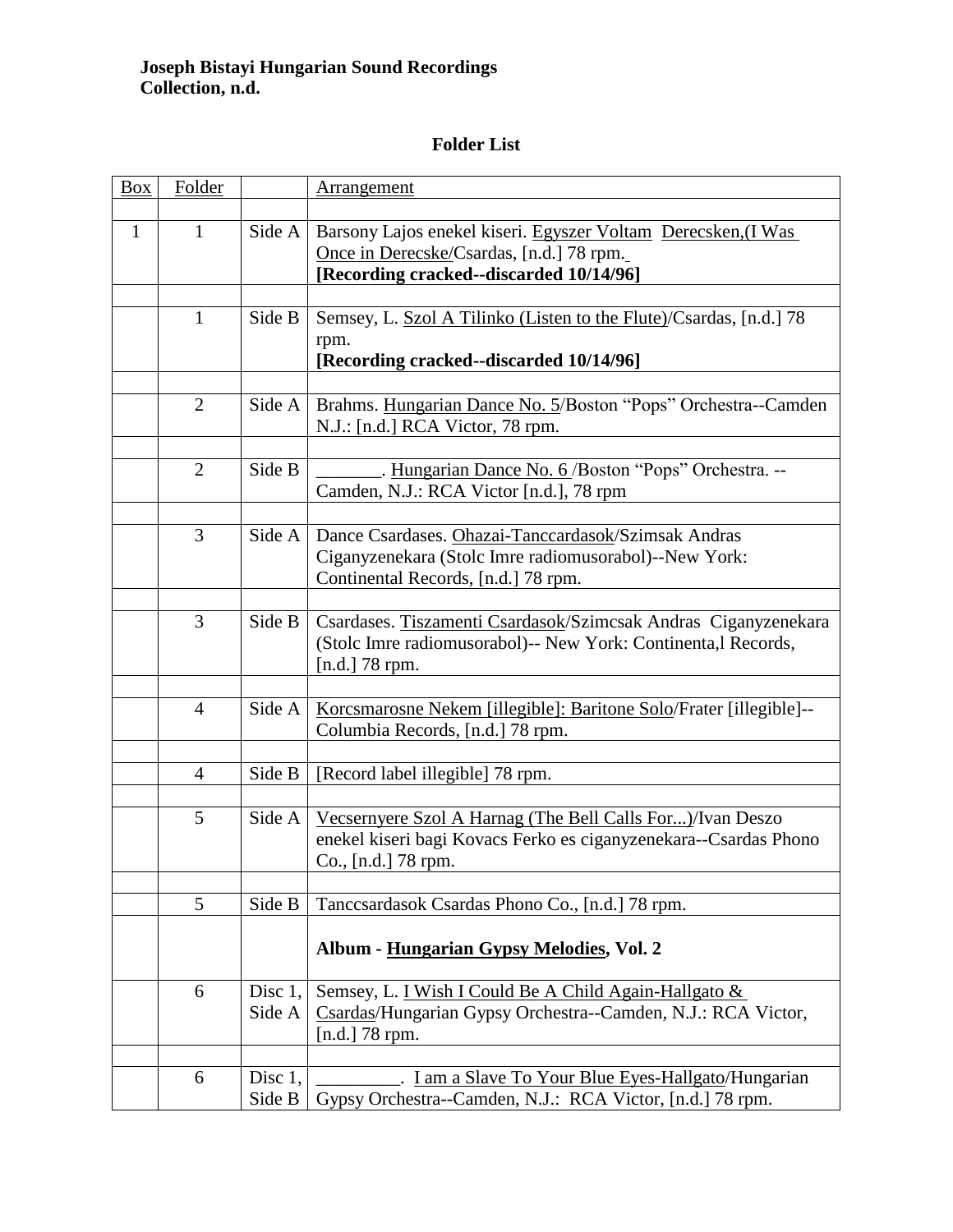| 6              | Disc 2, | Gypsy Campfires-Hallgato/Hungarian Gypsy Orchestra-                 |
|----------------|---------|---------------------------------------------------------------------|
|                | Side A  | -Camden, N.J.: RCA Victor, [n.d.] 78 rpm.                           |
|                |         |                                                                     |
| 6              |         |                                                                     |
|                | Disc 2, | . Swaying Poppies-Hallgato/Hungarian Gypsy Orchestra--              |
|                | Side B  | Camden, N.J.: RCA Victor, [n.d.] 78 rpm.                            |
|                |         |                                                                     |
| 6              | Disc 3, | . A Song We Don't Forget-Hallgato/ Hungarian Gypsy                  |
|                | Side A  | Orchestra--Camden, N.J.: RCA Victor, [n.d.] 78 rpm.                 |
|                |         |                                                                     |
|                |         |                                                                     |
| 6              | Disc 3, | . At The Water Well-Hallgato/Hungarian Gypsy                        |
|                | Side B  | Orchestra--Camden, N.J.: RCA Victor, [n.d.] 78 rpm.                 |
|                |         |                                                                     |
|                |         |                                                                     |
|                |         | Album - Paprika Chicken                                             |
|                |         |                                                                     |
| $\overline{7}$ | Disc 1, | Gero, W.G. The Pretty One-Csardas/Eugene Farkas and his Gypsy       |
|                |         |                                                                     |
|                | Side A  | Orchestra-Continental Records, [n.d.] 78 rpm.                       |
|                |         |                                                                     |
| $\overline{7}$ | Disc 1, | You'll Be Mine at Harvest Time- Csardas/Eugene                      |
|                | Side A  | Farkas and his Gypsy Orchestra--Continental Records, [n.d.] 78 rpm. |
|                |         |                                                                     |
| $\overline{7}$ | Disc 1, | . I Deny It All-Csardas/Eugene Farkas and his Gypsy                 |
|                |         |                                                                     |
|                | Side B  | Orchestra--Continental Records, [n.d.] 78 rpm.                      |
|                |         |                                                                     |
| $\overline{7}$ | Disc 1, | The Tulip Chest-Csardas/Eugene Farkas and his                       |
|                | Side B  | Gypsy Orchestra--Continental Records, [n.d.] 78 rpm.                |
|                |         |                                                                     |
|                |         |                                                                     |
|                |         | Album - Paprika Chicken, (cont.)                                    |
|                |         |                                                                     |
|                |         |                                                                     |
| 7              | Disc 2, | Leaves are Falling-Song/L. Semsy and his Gypsy                      |
|                | Side A  | Orchestra--Continental Records, [n.d.] 78 rpm.                      |
|                |         |                                                                     |
| $\overline{7}$ | Disc 2, | Don't You Worry-Csardas/L. Semsey and his                           |
|                | Side A  | Gypsy Orchestra--Continental Records, [n.d.] 78 rpm,                |
|                |         |                                                                     |
| $\overline{7}$ |         |                                                                     |
|                | Disc 2, | There is but One Girl-Song/Alexander Bura and his Gypsy             |
|                | Side B  | Orchestra--Continental Records, [n.d.] 78 rpm.                      |
|                |         |                                                                     |
| $\overline{7}$ | Disc 2, | Students Csardas/Alexander Bura and his Gypsy Orchestra--           |
|                | Side B  | Continental Records, [n.d.] 78 rpm.                                 |
|                |         |                                                                     |
|                |         |                                                                     |
| $\overline{7}$ | Disc 3, | Gero, W.G. Whispering White Acacias/L. Semsey and his Gypsy         |
|                | Side A  | Orchestra--Continental Records, [n.d.] 78 rpm.                      |
|                |         |                                                                     |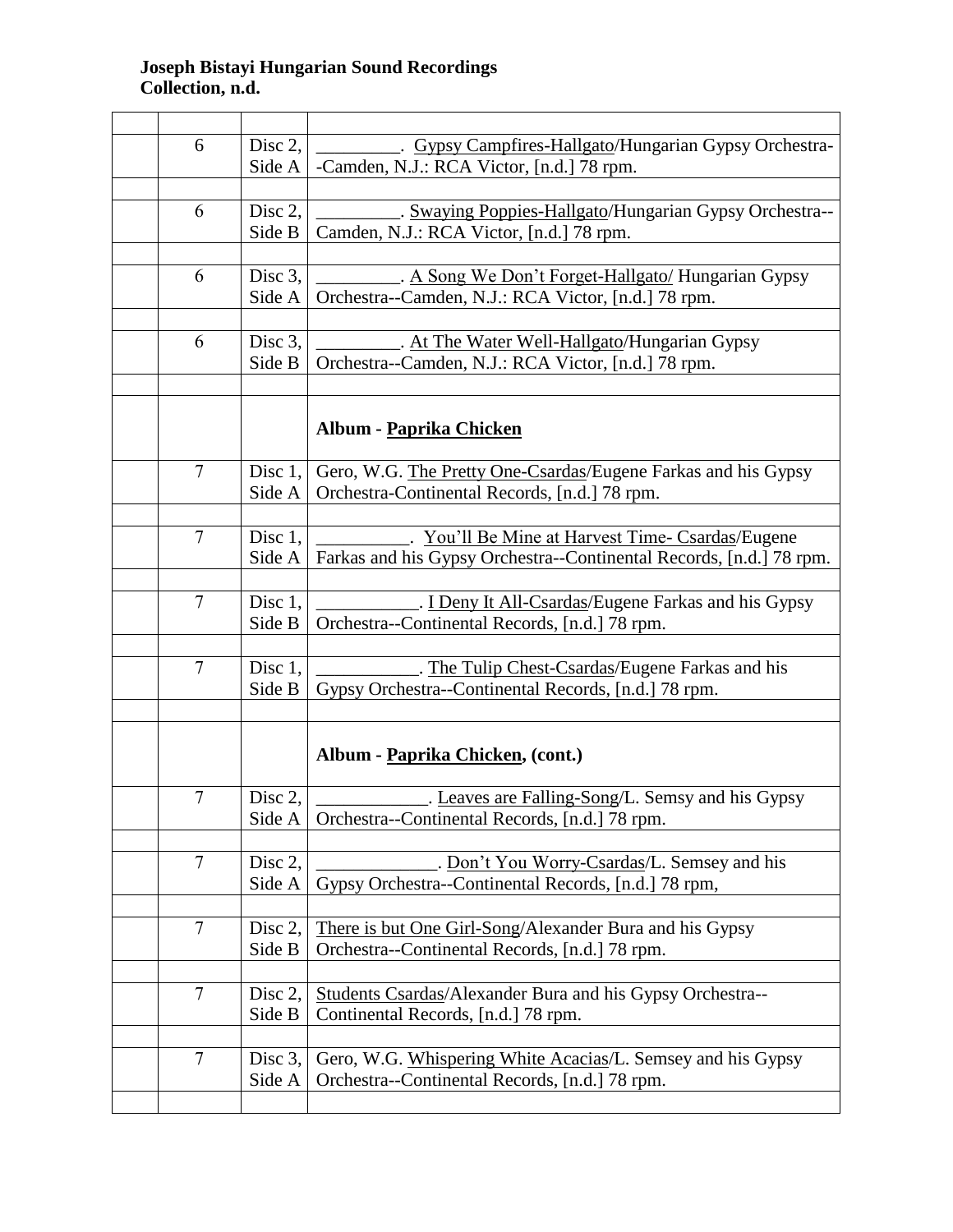|              | $\overline{7}$ | Disc 3,    | Blue Forget-Me-Not/Joseph Erdos and his Gypsy                     |
|--------------|----------------|------------|-------------------------------------------------------------------|
|              |                | Side B     | Orchestra--Continental Records, [n.d.] 78 rpm.                    |
|              |                |            |                                                                   |
|              | $\overline{7}$ | Disc 4,    | Radics Serenade/Paul Pertis and His Gypsy Orchestra--Continental  |
|              |                | Side A     | Records, [n.d.] 78 rpm.                                           |
|              |                |            |                                                                   |
|              | $\overline{7}$ | Disc $4$ , | Boulanger and W.G. Gero. (arr.) Avante De Mourir/Radiola          |
|              |                | Side B     | Symphonic Orchestra--Continental Records, [n.d.] 78 rpm           |
|              |                |            |                                                                   |
|              | 8              | Side A     | Miska, Lengyel. Assony, Assonyaz AZ Akarok                        |
|              |                |            | Lenni(Tanccsardas)/Magyary Imre Ciganyzenekara--Camden, N.J.:     |
|              |                |            | RCA Victor, [n.d.] 78 rpm.                                        |
|              |                |            |                                                                   |
|              | 8              | Side B     | Nem Utik A Jogaszt Agyon Hallod Rozsam Katika/Magyary Imre        |
|              |                |            | Ciganyzenekara--Camden, N.J.: RCA Victor, [n.d.] 78 rpm.          |
|              |                |            |                                                                   |
|              | 9              | Side A     | Eisemann-Bokeffy. Janos Legyen A Janos Hegyen/Nyarai Karoly--     |
|              |                |            | Columbia Records, [n.d.] 78 rpm.                                  |
|              |                |            |                                                                   |
|              | 9              | Side B     | Sally-Mihaly. Szeretnek Meg Egyszer Szerelmes Lenni/ Nyari        |
|              |                |            | Karoly--Columbia Records, [n.d.] 78 rpm.                          |
|              |                |            |                                                                   |
|              | 10             | Side A     | Nepdal. Bozsi Nesirjon/Diskay Josef --Columbia Records, [n.d.] 78 |
|              |                |            | rpm.                                                              |
|              |                |            |                                                                   |
|              | 10             | Side B     | . Egy Ablaknal Alj Meg Cigany/Diskay Josef--Columbia              |
|              |                |            | Records, [n.d.] 78 rpm.                                           |
|              |                |            |                                                                   |
| $\mathbf{1}$ | 11             | Side A     | Seress Rezso. Szomoru Vasarnap, (Gloomy Sunday) Nyafay Karoly--   |
|              |                |            | Columbia Records, [n.d.] 78 rpm.                                  |
|              |                |            |                                                                   |
| $\mathbf{1}$ | 11             | Side B     | Hajdu, E. Szabadkai Udvaron/Nyaray Karoly-- Columbia Records,     |
|              |                |            | [n.d.] $78$ rpm.                                                  |
|              |                |            |                                                                   |
| 1            | 12             | Side A     | Brahms. Hungarian Dance No. 1/Toscha Seidel & Eugene Kusmiak--    |
|              |                |            | Camden, N.J.: RCA Victor, [n.d.] 78 rpm                           |
|              |                |            |                                                                   |
|              | 12             | Side B     | Provost, Heinz. Intermezzo/Toscha Seidel & Eugene Kusmiak--       |
|              |                |            | Camden, N.J.: RCA Victor, [n.d.] 78 rpm.                          |
|              |                |            |                                                                   |
|              | 13             | Side A     | Kondor A Ven Cigany/Kiraly Erno--Columbia Records, [n.d.] 78      |
|              |                |            |                                                                   |
|              |                |            | rpm.                                                              |
|              | 13             | Side B     | Erdo Szelen Nagy A Zsivaj Larma/Kiraly Erno-- Columbia Records,   |
|              |                |            | [n.d.] $78$ rpm.                                                  |
|              |                |            |                                                                   |
|              |                |            |                                                                   |